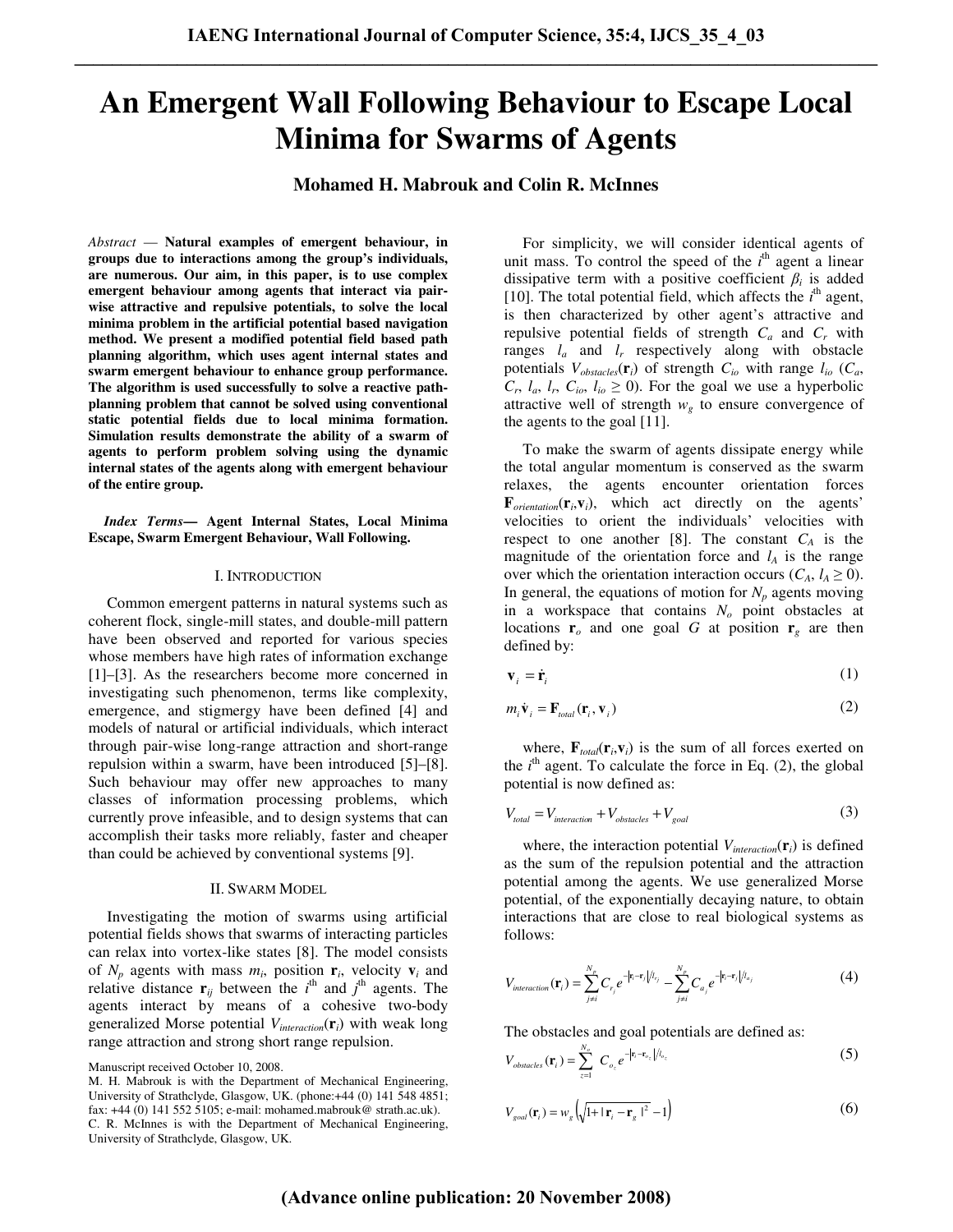$\mathbf{F}_{total}(\mathbf{r}_i, \mathbf{v}_i)$  in Eq. (2) consists of the following:

$$
\mathbf{F}_{total}(\mathbf{r}_i, \mathbf{v}_i) = \mathbf{F}_{dissipation}(\mathbf{v}_i) + \mathbf{F}_{interaction}(\mathbf{r}_i) + \mathbf{F}_{orientation}(\mathbf{r}_i, \mathbf{v}_i)
$$
  
+ 
$$
\mathbf{F}_{goal}(\mathbf{r}_i) + \mathbf{F}_{obstacles}(\mathbf{r}_i)
$$
 (7)

where,

$$
\mathbf{F}_{dissipation}(\mathbf{v}_i) = -\beta_i \mathbf{v}_i \tag{8}
$$

$$
\mathbf{F}_{interaction}(\mathbf{r}_i) = -\nabla V_{interaction}(\mathbf{r}_i) = \sum_{j \neq i}^{N_p} \left[ \frac{C_{a_j}}{l_{a_j}} e^{-|\mathbf{r}_i - \mathbf{r}_j|/l_{a_j}} - \frac{C_{r_j}}{l_{r_j}} e^{-|\mathbf{r}_i - \mathbf{r}_j|/l_{r_j}} \right] \hat{\mathbf{r}}_{ij}
$$
\n(9)

$$
\mathbf{F}_{goal}(\mathbf{r}_i) = -\nabla V_{goal}(\mathbf{r}_i) = -\frac{W_g(\mathbf{r}_i - \mathbf{r}_G)}{\sqrt{1 + |\mathbf{r}_i - \mathbf{r}_G|^2}}
$$
(10)

$$
\mathbf{F}_{obstack}(\mathbf{r}_i) = -\nabla V_{obstack}(\mathbf{r}_i) = \sum_{z=1}^{N_o} \frac{C_{io_z}}{l_{io_z}} e^{-|\mathbf{r}_i - \mathbf{r}_{o_z}|/l_{io_z}} \hat{\mathbf{r}}_{io_z}
$$
(11)

The orientation force is defined in (McInnes,2007) as:

$$
\mathbf{F}_{orientation}(\mathbf{r}_i, \mathbf{v}_i) = -\sum_{j \neq i}^{N_p} C_A(\mathbf{v}_{ij}.\hat{\mathbf{r}}_{ij}) e^{-i\mathbf{r}_{ij}t/L_A} \hat{\mathbf{r}}_{ij}
$$
(12)

Substituting from Eq.  $(3)$ , Eq.  $(7-12)$  in Eq.  $(2)$ , it can be seen that:

$$
m_i \dot{\mathbf{v}}_i = \mathbf{F}_{dissipation}(\mathbf{v}_i) + \mathbf{F}_{orientation}(\mathbf{r}_i, \mathbf{v}_i) - \nabla_i V_{total}(\mathbf{r}_i)
$$
(13)

 For a complex potential field such as that represented by Eq. (3-6), the potential can posses multiple local minima. A key issue is to identify how the agents will realize that they are trapped in a local minimum so that they can then attempt to escape. To solve the problem in this case, the agents must discount their immediate sensory information (attraction of the goal) by endowing them with higher-level perception concerning the environment.

#### III. PROBLEM DEFINITION

 The local minima problem has been an issue of concern for potential field methods [12]. Several attempts, which can be categorized into local minima avoidance (LMA) techniques and local minima escape (LME) techniques, have been made to overcome it [13]. In our previous work we introduced the approach of using dynamic internal states for a swarm of robots to escape local minima by manipulating the global potential of the environment. The performance of the swarm was enhanced by using some aspects of swarming behaviours such that swarm leader concept [14], and the collective behaviour [10], which can be found in real biological systems.

 In this paper we introduce a solution to the problem performed by a swarm of robots, which encounter mutual interaction. By choosing the proper interaction parameters, a vortex-like pattern will emerge [8]. We will

use the agents' internal states to employ this emergent behaviour to make the swarm of agents escape local minima by following the boundaries of obstacles.

 The reactive problem of a swarm of agents attracted to a goal point at position *G* is shown in Fig. 1, where we can see the group moves towards the goal as a flock with individuals' velocities increasing until reaching the goal. Then they are trapped in the local minimum, which is a barrier that consists of a number of identical obstacle points located in the path of the swarm to the goal such that the goal is visible from the swarm individuals' initial positions but they cannot pass through the barrier. Considering this case, the whole swarm will be trapped at the barrier because the agents trapped inside the barrier will suffer two opposite forces; the first force is the repulsion from the barrier while the other one will be the attraction to the goal.

 Fig. 2 shows the nearly sinusoidal change in the group angular momentum for the swarm in Fig. 1 indicating the frequent attempts of the group to go to the goal through the obstacles and that the angular momentum of the swarm decreases as the swarm is repulsed. Then, the swarm group angular momentum almost decays with time. In that case, the swarm rotates around its center with a decaying angular momentum, which indicates that the swarm will never escape the local minimum.



**Fig.1.a.** The swarm starts from position *S* and then becomes stuck in the local minimum,  $t = 4$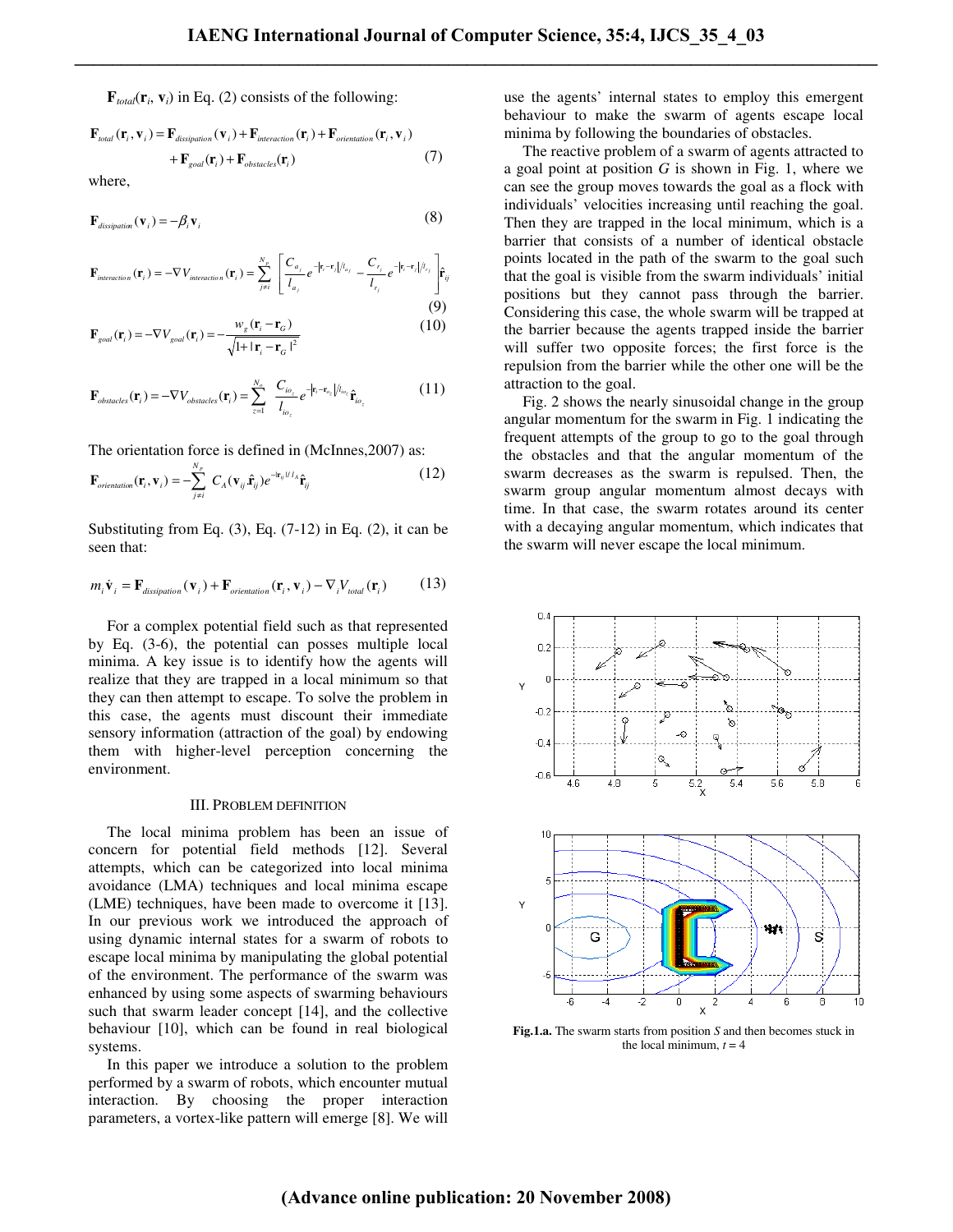

**Fig.1.b.** The swarm fails to escape the local minimum,  $t = 250$ 

**Fig.1.** Behaviour of a swarm of agents that use fixed internal states.



**Fig. 2.** Group angular momentum with time for the swarm in Fig.1.

## IV. INTERNAL STATE MODEL

 We use one of the most interesting aspects in swarming behaviours, which is the emergence of vortex pattern among agents that interact via pair-wise attractive and repulsive potentials [15], as a new technique to escape the local minimum position. The solution depends mainly on increasing the group perception about the swarm state by linking the goal gradient potential in the equation of motion to one of the swarming parameters, the swarm center velocity  $\mathbf{v}_c$ , in a way that when the velocity of the swarm decreases the goal effect diminishes. This helps in eliminating the local minimum from the global potential, which in turn enables the formed vortex pattern amongst the group to solve the problem. The attraction strength  $w_g$  in Eq. (13) is now defined as:

$$
w_g = (1 - \lambda_g e^{-\lambda_c \cdot |v_c|})k \tag{14}
$$

where  $k$  is a positive coefficient. This effect will not solve the problem by it self because the vortex pattern emerges and the local minimum disappears but the agents may rotate around their center behind the wall, as shown in Fig. 1, which indicates that the swarm will not follow the obstacle boundaries. At this point comes the role of manipulating one of the agents' internal states, the dissipation coefficient  $\beta$ , to achieve a pure rolling in a way that makes the group follow obstacle boundaries. The dissipation coefficient will be defined as:

$$
\beta_i = \beta_o + \frac{e^{-R_i}}{e^{\lambda_\beta \cdot \mathbf{v}_c t}}
$$
\n(15)

and,

$$
R_i = \underset{z=1}{\underset{z=1}{\text{Min}}} (|\mathbf{r}_{io_z}|)
$$
 (16)

where  $\beta_o$  is the minimum dissipation coefficient necessary to prevent the agents from escaping the group [10],  $R_i$  is the minimum distance between  $i^{th}$  agent and the obstacles,  $\lambda_c$  is a positive coefficient that controls the effect of the swarm center velocity on the goal attraction potential strength in Eq. (14),  $\lambda_g$  is a positive coefficient that guarantees that  $w_g$  is always positive and  $\lambda_g$  is a positive coefficient that controls the effect of the swarm center velocity on the dissipation coefficient in Eq. (15). The effect of manipulating the dissipation coefficient  $\beta$ guarantees that when the swarm is trapped, the swarm's individuals closer to the boundary of the obstacles will gain higher values of dissipation coefficient (i.e. lower velocities). Meanwhile, the individuals who are far from the obstacles will gain lower values of dissipation coefficient and consequently higher velocities to form a pure rolling action.

#### V. STABILITY ANALYSIS

 We will follow Mogilner's approach [6] to discuss the stability of the system. From Eq. (13) it can be deduced that:

$$
m_i \dot{\mathbf{v}}_i = -\beta_i \mathbf{v}_i - \sum_{j \neq i}^{N_P} C_A (\mathbf{v}_{ij} \cdot \hat{\mathbf{r}}_{ij}) e^{-i \mathbf{r}_{ij} U A} \hat{\mathbf{r}}_{ij} - \nabla_i V_{total} (\mathbf{r}_i) \quad (17)
$$

where  $V_{total}(\mathbf{r}_i)$  is from Eq. (3). Now, the total energy of the system is defined as:

$$
\phi = \sum_{i=1}^{N_p} \frac{1}{2} m_i \mathbf{v}^2_i + V_{total}(\mathbf{r}_i)
$$
\n(18)

so that

$$
\dot{\phi} = \sum_{i=1}^{N_p} \mathbf{v}_i \left( m_i \dot{\mathbf{v}}_i + \nabla_i V_{total}(\mathbf{r}_i) \right)
$$
(19)

Substituting from Eq.  $(8)$ , Eq.  $(10)$  and Eq.  $(17)$  in Eq. (19):

$$
\dot{\phi} = -\sum_{i=1}^{N_p} \boldsymbol{\beta}_i \mathbf{v}_i^2 - \sum_{i=1}^{N_p} \mathbf{v}_i \sum_{j \neq i}^{N_p} \boldsymbol{C}_A (\mathbf{v}_{ij} \cdot \hat{\mathbf{r}}_{ij}) e^{-i \mathbf{r}_{ij} V I_A} \hat{\mathbf{r}}_{ij}
$$
(20)

Then, it can be concluded that [16]:

# **(Advance online publication: 20 November 2008)**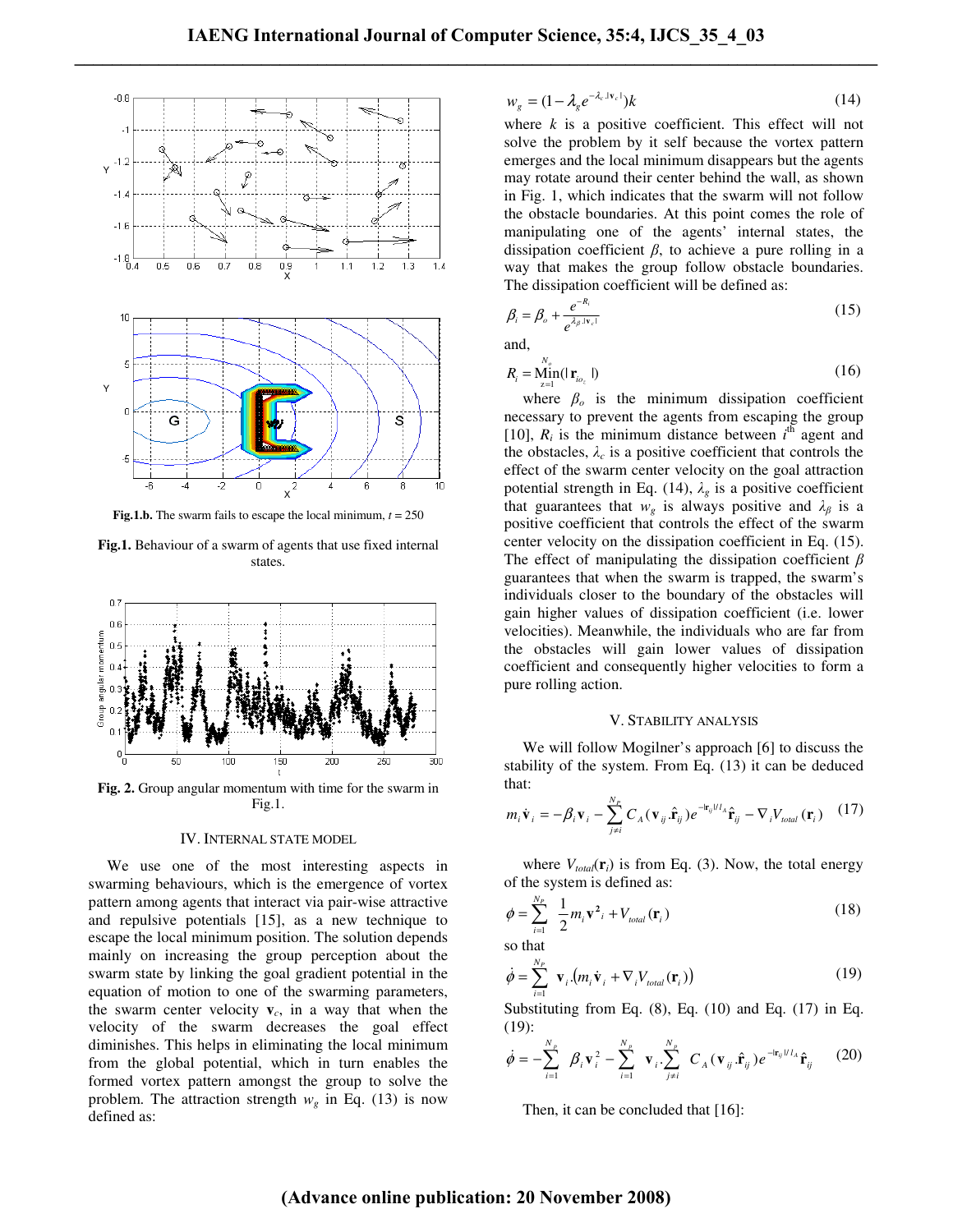$$
\dot{\phi} = -\sum_{i=1}^{N_p} \beta_i \mathbf{v}_i^2 - \frac{1}{2} \sum_{i=1}^{N_p} \sum_{j \neq i}^{N_p} C_A (\mathbf{v}_{ij} \cdot \hat{\mathbf{r}}_{ij})^2 e^{-i \mathbf{r}_{ij} / I_A}
$$
(21)

Knowing that  $\beta > 0$ ,  $w_g \ge 0$ ,  $\lambda_g \ge 0$ ,  $C_A \ge 0$ ,  $k > 0$ , then  $\dot{\phi}$  < 0, therefore the system is Lyapunov stable, so that the group will slowly leak energy and relax to a minimum-energy state.

#### VI. NUMERICAL RESULTS

#### *A. Problem Solving*

 Simulation results, demonstrated in Fig. 3, show a swarm of agents escaping local minimum while Fig. 4 shows the group angular momentum during the problemsolving phase. We can see in Fig. 3.a) that the swarm moves towards the goal as almost aligned flock until it enters the local minimum. This is shown regime I of Fig. 4, where the group angular momentum is low and of almost constant value.

 The effect of the term in that increases the perception of the group about the environment is obvious in Fig. 3.b) to Fig. 3.e), which show that when the swarm is stuck the goal effect on the group is decreased. This makes the local minimum disappears, as shown in Fig. 3.b) to Fig. 3.e), and the vortex pattern emerge with higher angular momentum amongst the group. Fig. 3.b) to Fig. 3.e) also show the effect of using Eq. (15) and Eq. (16) which manipulate the values of the dissipation coefficient making the individuals closer to the obstacle to gain higher dissipation coefficient that makes them of lower velocity than those who are located far from the obstacle walls. This guarantees pure rolling motion, making the group to follow the wall boundary even if there is no direct contact to the obstacle wall. The pure rolling-wall following action is very clear in Fig. 3.b) to Fig. 3.e). Fig. 4 shows that the swarm maintains almost constant group angular momentum to follow boundaries of the obstacles. Zones II, III, IV and V of Fig. 4 respectively show the group angular momentum corresponding to the boundaries following for the lower horizontal inner wall, vertical inner wall, the higher horizontal inner wall, and the outer boundaries of the higher horizontal wall until the swarm escapes from the local minimum. Again the effect of the term that increases the perception of the group about the environment is obvious in Fig. 3.f) and Fig. 3.g) in a way that as the agents escape from the local minimum, the swarm center velocity increases and consequently the goal effect on the group increases which makes the group moves towards the goal with relatively higher velocity as an almost aligned flock. This is shown in region VI of Fig. 4 where the swarm group angular momentum decreases as the swarm moves toward the goal. Using the model ensures sinusoidal change in the agent's dissipation coefficient, especially the peripheral ones,

with time as shown in Fig. 5. This effect guarantees that the swarm will follow the obstacle wall in a pure rolling motion even in the absence of the goal effect and consequently the absence of the direct touch of the swarm to the wall.



**Fig. 3.b.** t= 39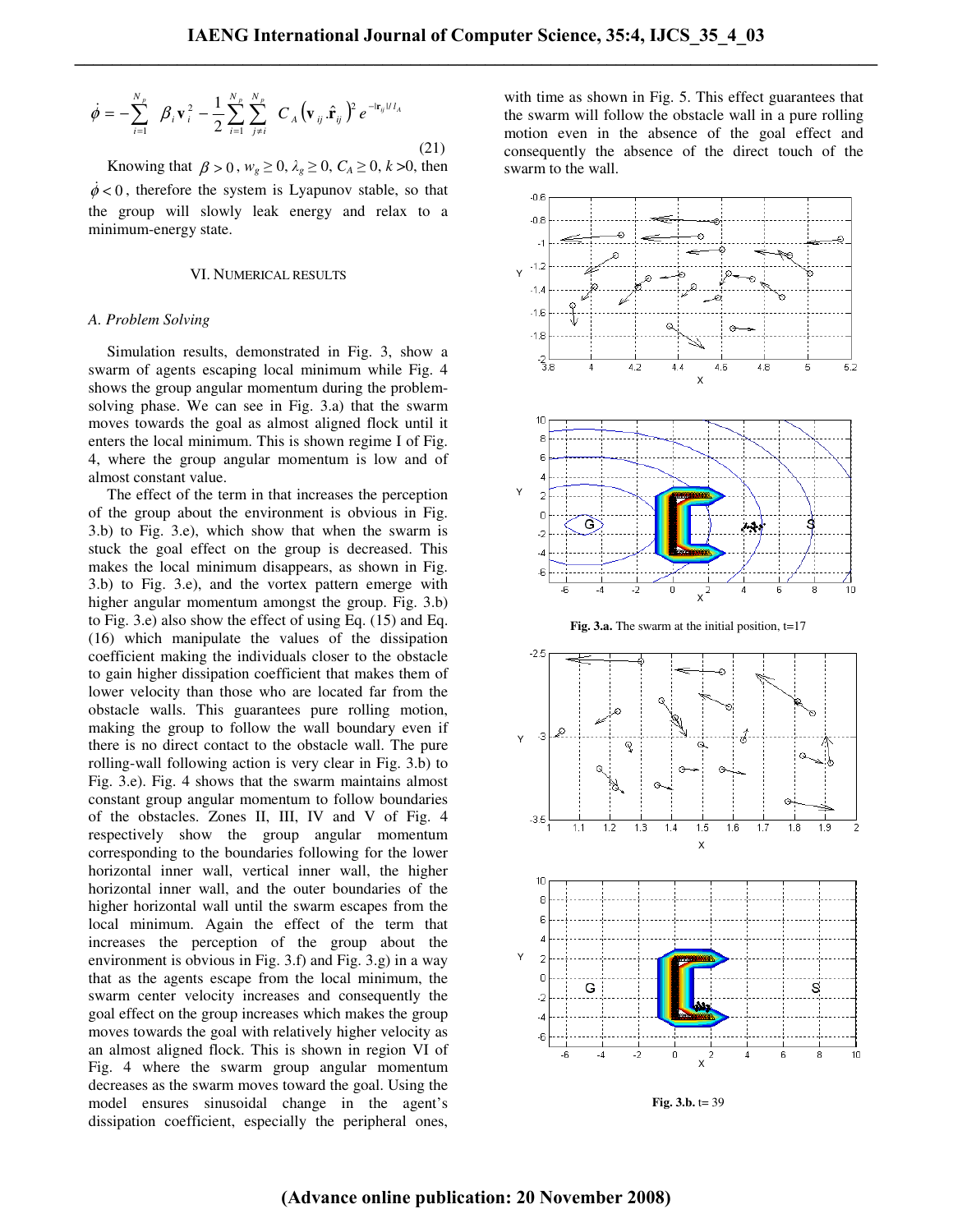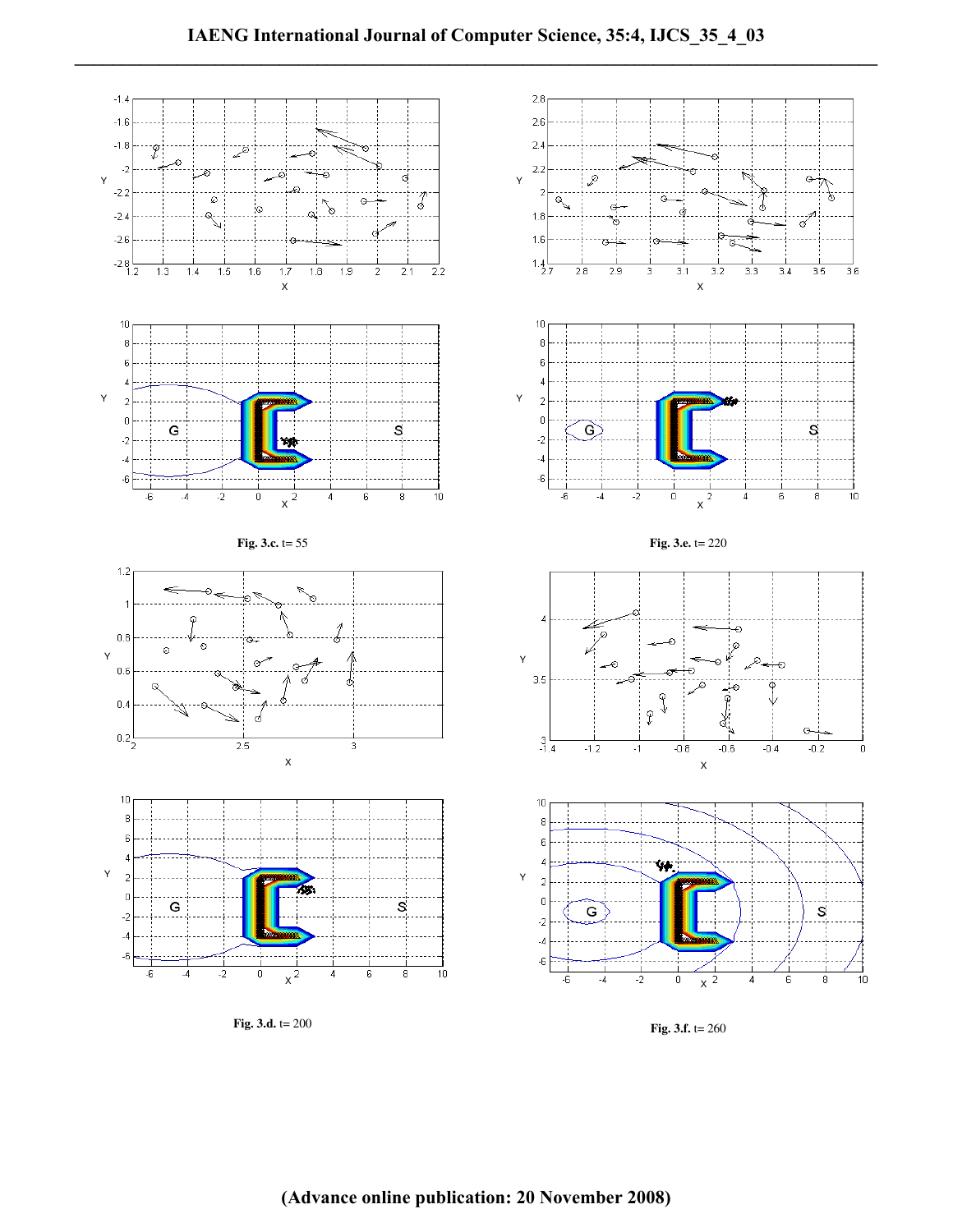

**Fig.3.** Behaviour of a swarm using the internal state model with agents' above zoom window.



**Fig.4.** Group angular momentum with time for swarm in Fig.3.



**Fig.5.** A peripheral agent's dissipation coefficient with time

## *B. Solving a Maze Application*

We now consider two groups of agents attempting to reach a single goal in a maze whose potential field has multiple local minima. The groups navigate from a starting point S and attempt to reach a goal position *G* through a 4-level maze. One of these two groups, swarm *A*, is using the internal state model supported by the wall following technique to solve the maze while the other group, swarm *B*, is using a conventional static potential field. The simulation results, shown in Fig. 6, demonstrate the capability of the swarm using the internal state model to solve the problem and reach the goal, while the other conventional swarm is trapped in the first level of the maze. Fig. 7 shows the path of the center-of-mass of swarm *A* through the maze to the goal.



**Fig.6.a.** The two swarms as the starting position,  $t=0$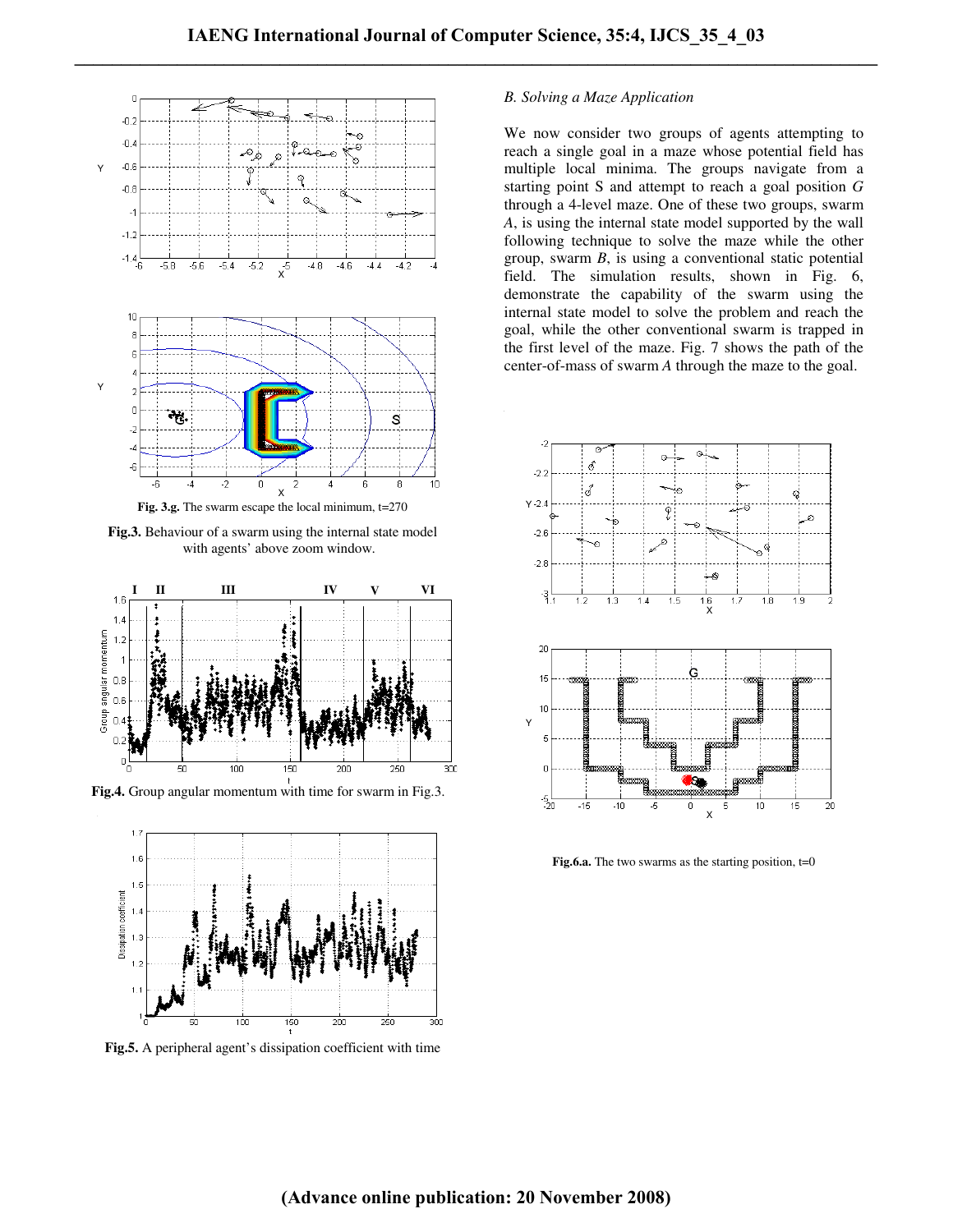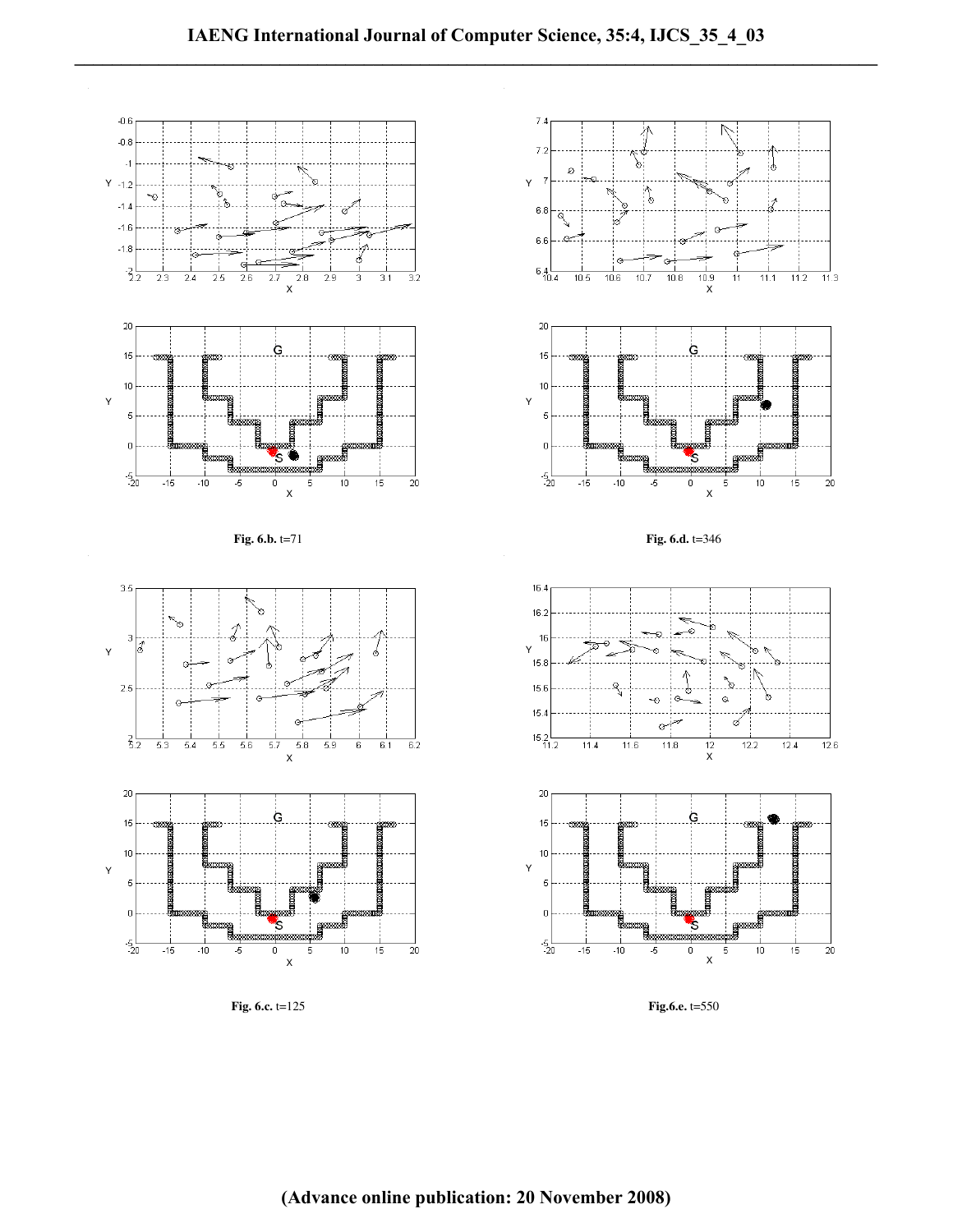

**Fig. 6.f.** The swarm that use internal state model solves the maze while the swarm with fixed internal states fails. t=810



**Fig.6.** Two swarms in a maze application

**Fig.7.** The path of the swarm center inside the maze

### VII.PERFORMANCE ANALYSIS

Wall following has been known as an important navigation method for multi-agent systems, which enables the agents to find a path to the goal through following either the left side or the right side wall boundaries, especially in solving mazes. The wall following technique was first used for local path planning in [17], where virtual attractive force and repulsive force vectors were used.

 In [18], the robot moves in a path that is parallel to the wall with a fixed separation distance. In that case, if an obstacle is located in the robot's path, it simply considers the obstacle's boundaries as another wall and starts to follow it until reaching the goal position. Although the wall following technique is still one of the main solutions for solving the local minimum problem, the technique is less useful due to its limited applications and the comparatively longer time needed to reach the goal [19].

 To determine how the internal state model, along with emergent-like behaviour, employs wall following to solve the problem, its performance is compared to the performance of one of the most popular wall following techniques, Bug-based algorithms [20]. These algorithms generally assume a bug-like point robot, which follows intervening obstacle boundaries until reaching the goal position.

 Inspite of the fact that the Bug family algorithms are generally more computationally expensive than the wall following internal state model presented in this thesis, the performance of the two approaches are compared to show efficiency of the internal state model along with emergent-like behaviour. The Bug 1 and Bug 2 algorithms, which are considered the closest to emergentlike algorithm, are chosen for performance comparison.

 Although proving efficient for many situations, a situation which Bug 1 solves inefficiently is shown in Fig. 8. In this situation the solution provided by the algorithm is inefficient because it makes the robot moves around the obstacles before leaving them. The Bug 2 algorithm strategy enhances the performance of Bug 1 to correct this fault through extra computations. It depends on making the robot always converge to move along the line that connects the initial and goal positions. Although Bug 2 provides an efficient solution for the situation in Fig. 8, as shown in Fig. 9, nevertheless the algorithm fails to provide an efficient solution for the situation shown in Fig. 10.



**Fig.8.** A bad case for the Bug 1 strategy [20]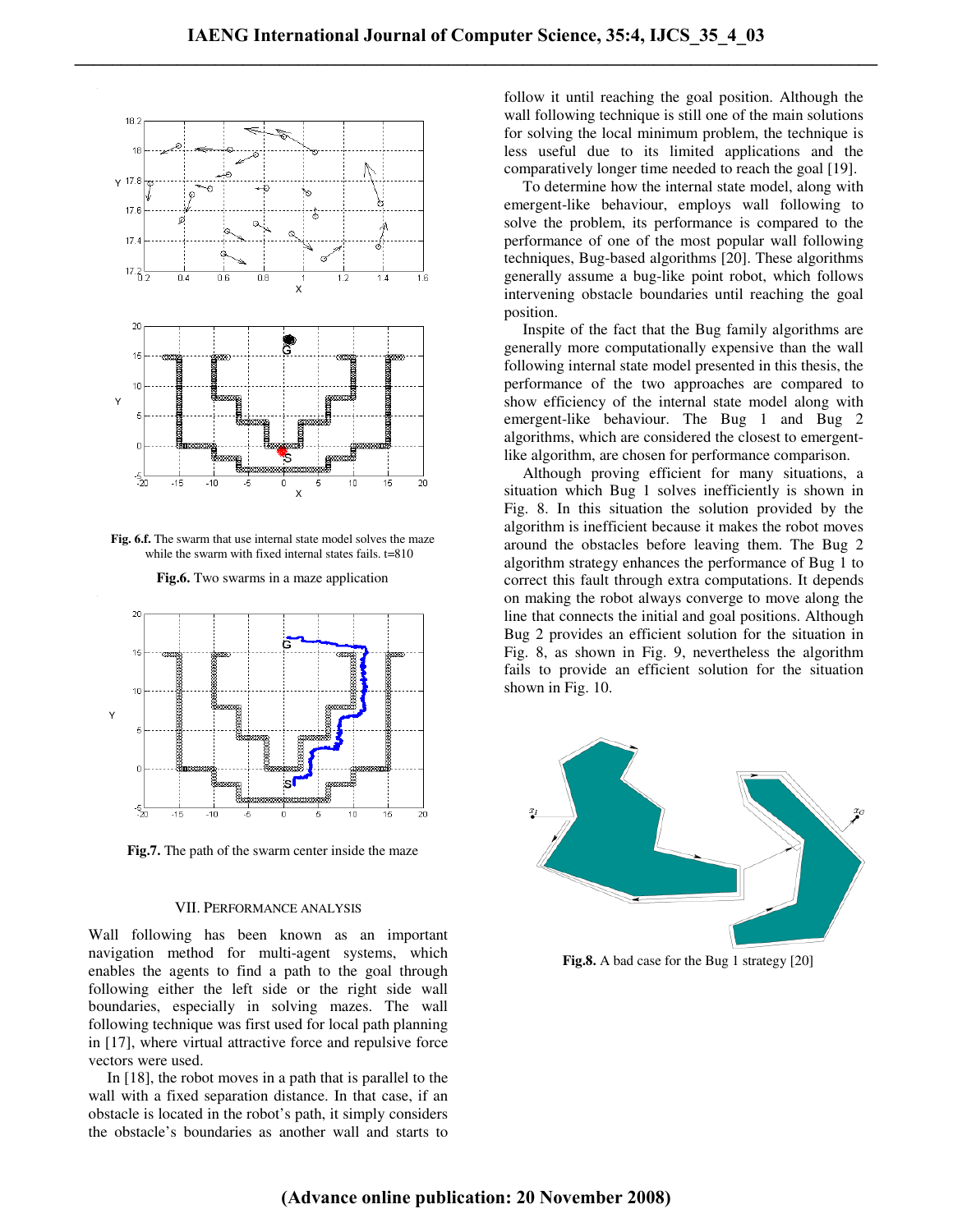

**Fig.9.** An illustration of the Bug 2 strategy [20]



**Fig. 10.** A bad case for the Bug 2 strategy [20]

The comparison between the performance of the two algorithms, shown in Fig. 8 to Fig. 10, shows the importance of departability, which is the ability of the agent to choose the optimum position to depart the obstacle, as one of the most important aspects that should be included by the planner and which is considered as a strength of the emergent-like algorithm discussed in Section IV. Increasing the agents perception using  $|v_c|$ , using the proper control coefficients in Eq. (14) to Eq. (16) and the tendency of the swarm to reach the goal through the straight line that connects the start position to the goal position are all factors that provide good departability to the internal state model with emergentlike behaviour. Because the wall following techniques depend mainly on following boundaries, if two planners have the same departability they will accomplish the same task in almost the same time, which emphasizes using the departability in this analysis to test the performance of the planner rather than using the time needed to accomplish the task. On the other hand, the failure of the Bug algorithms to efficiently solve situations in Fig. 8 and Fig. 10 gives an opportunity to compare the performance of the emergent-like algorithm through comparing its performance in the same environments as discussed in the following two examples

## *A. Example 1*

The swarm at point *S* tries to reach a goal point *G* in an environment similar to the environment in Fig. 8. As the swarm approaches the goal directly, as shown in Fig. 11.a), it is repelled and the emergent-like model is activated such that the vortex-like swarm performs a pure rolling motion and follows the boundaries of the obstacles, as discussed in Section IV. The simulation results, demonstrated in Fig. 11, show the efficiency of

the model in solving the problem. Figure 12 shows the path of a swarm of robots using the emergent-like behaviour model. Comparison between the paths in Fig. 12 and Fig. 8 confirms better performance of the emergent-like algorithm.

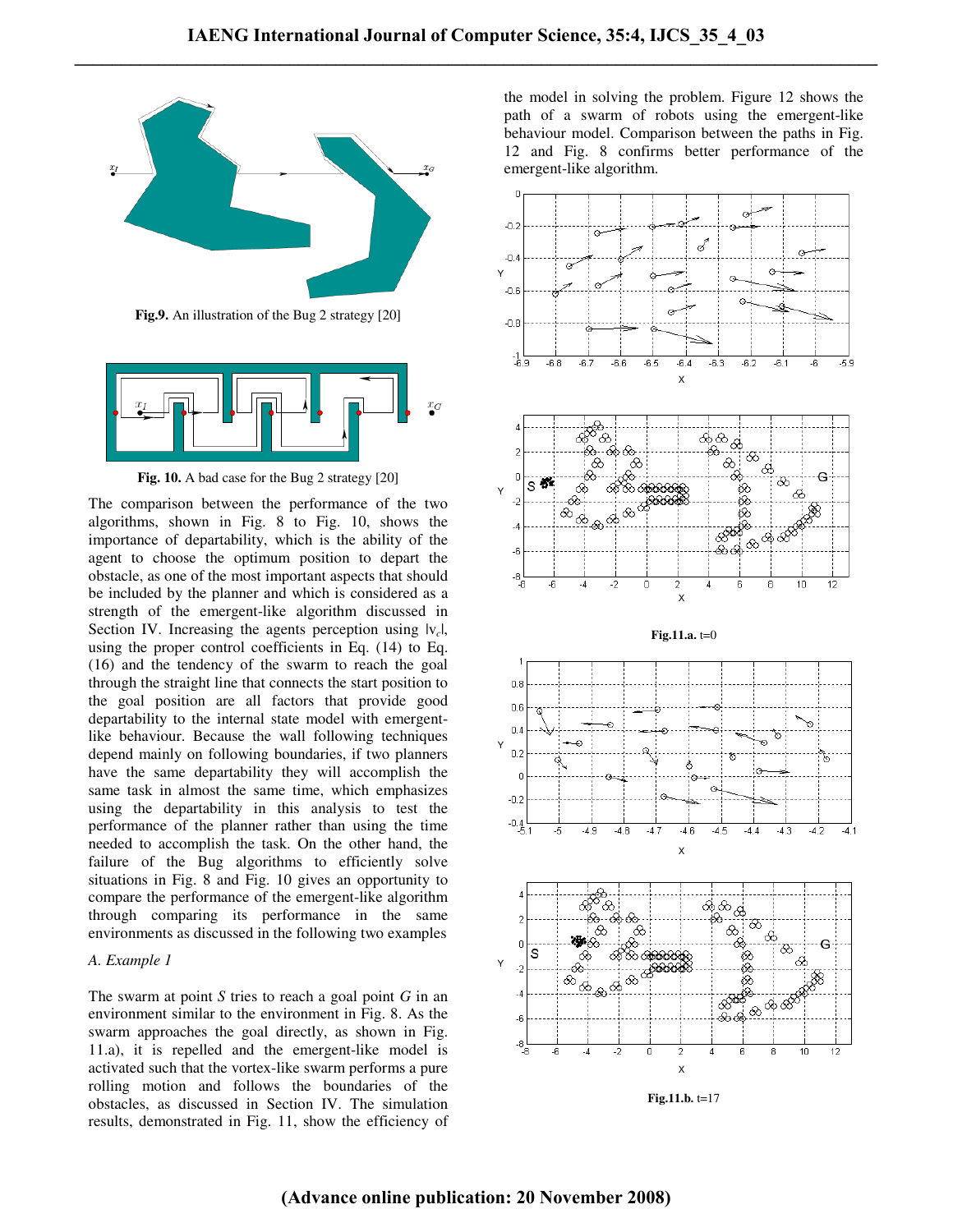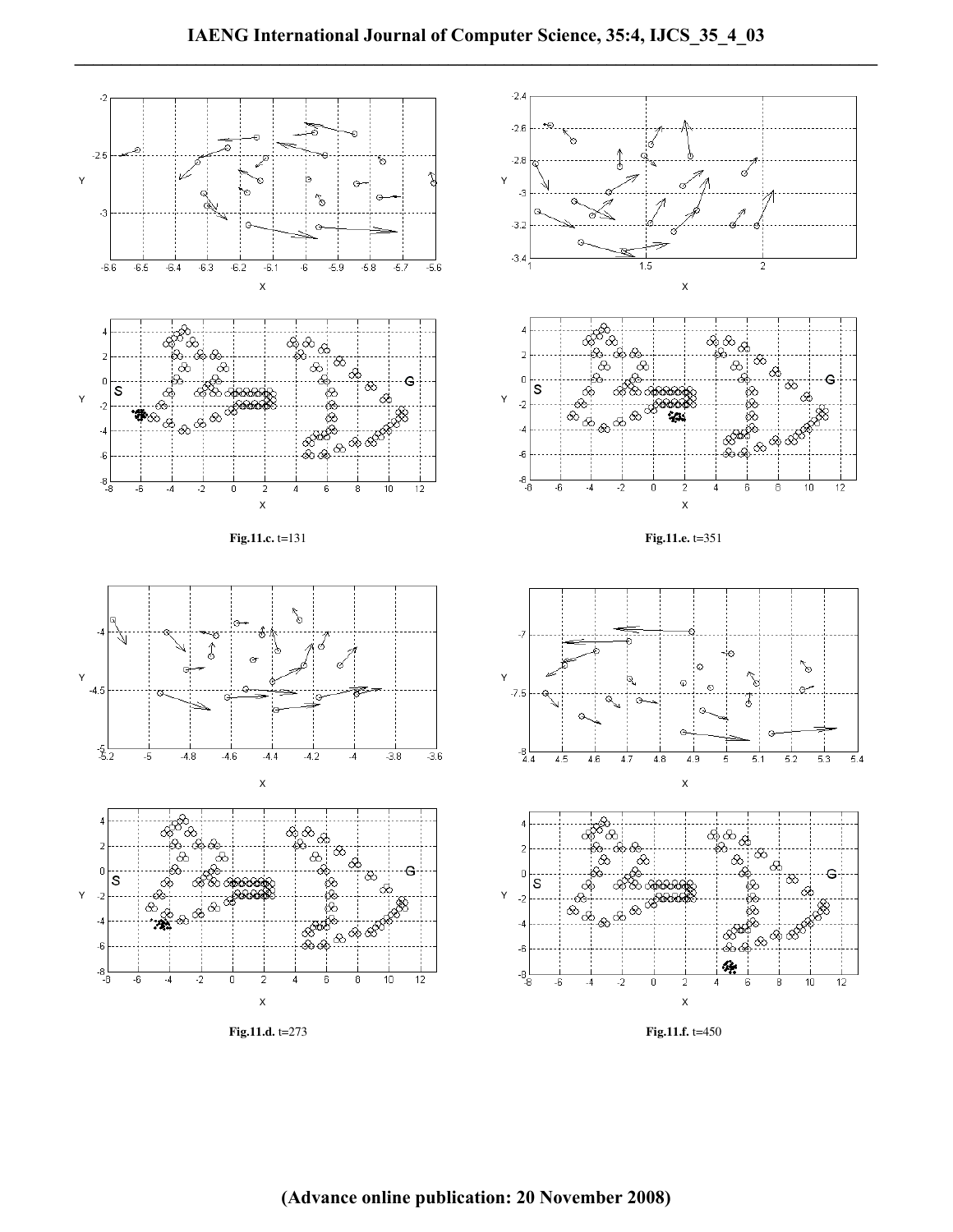

**Fig. 11.h.** t=610

**Fig.11.** A swarm using the internal state model with emergent-like behaviour in Example 1.



**Fig. 12.** Path of the swarm in Example 1

# *B. Example 2*

The swarm at point S tries to reach a goal point G in an environment similar to the environment in Fig. 10. As the swarm tries to approach the goal directly, as shown in Fig. 13.a), it is repelled. This again activates the emergent-like algorithm such that the vortex-like swarm performs a pure rolling motion and follows the boundaries of the obstacles. The simulation results, demonstrated in Fig. 13, show the efficiency of the model to solve the problem. The swarm center path, shown in Fig. 14, demonstrates the high departability of the algorithm, due to using the swarm center velocity to increase the agents perception of the environment in a way that enables the swarm to solve the maze efficiently. Comparison between the paths in Fig. 14 and Fig. 10 confirms the higher performance of the emergent-like algorithm.

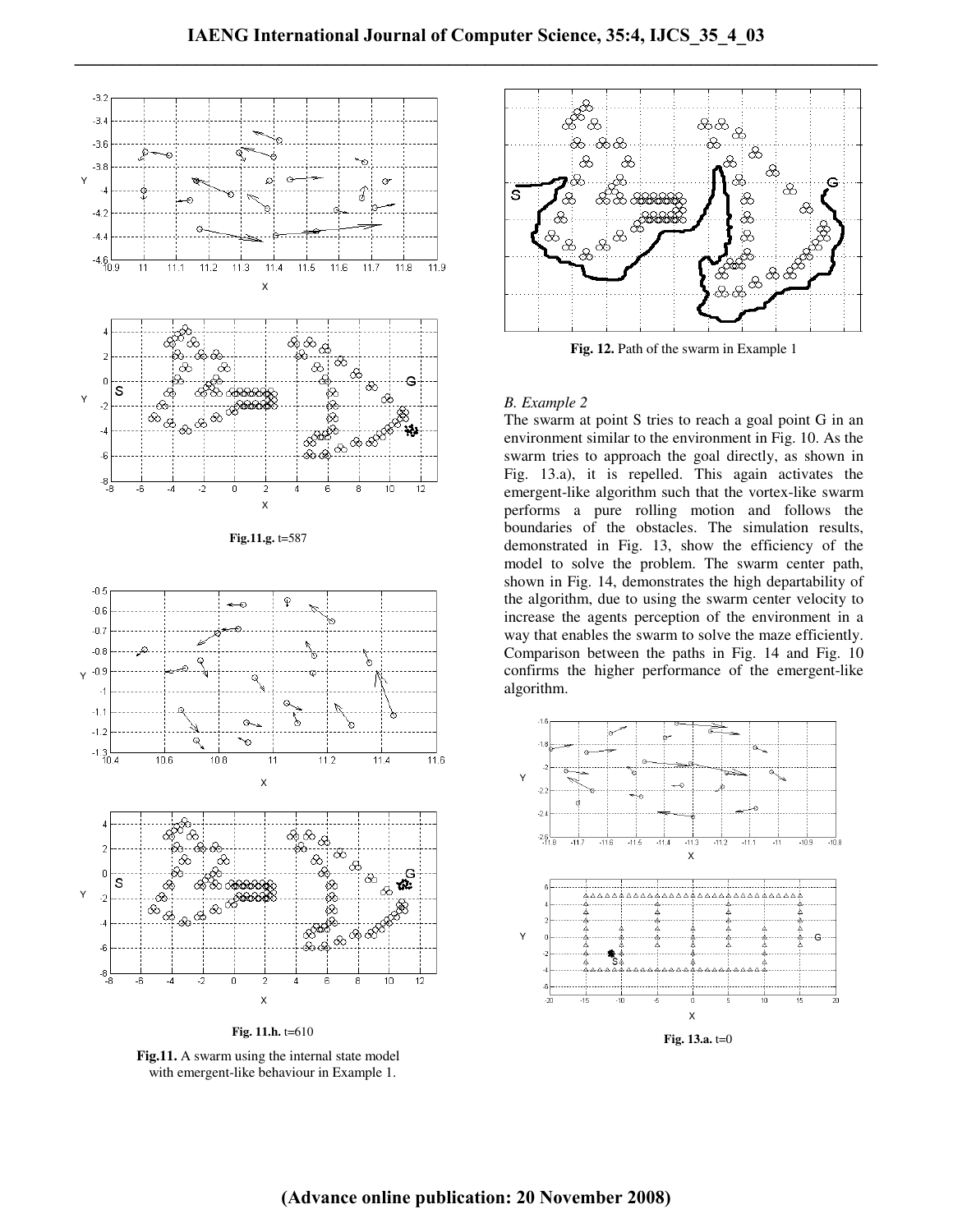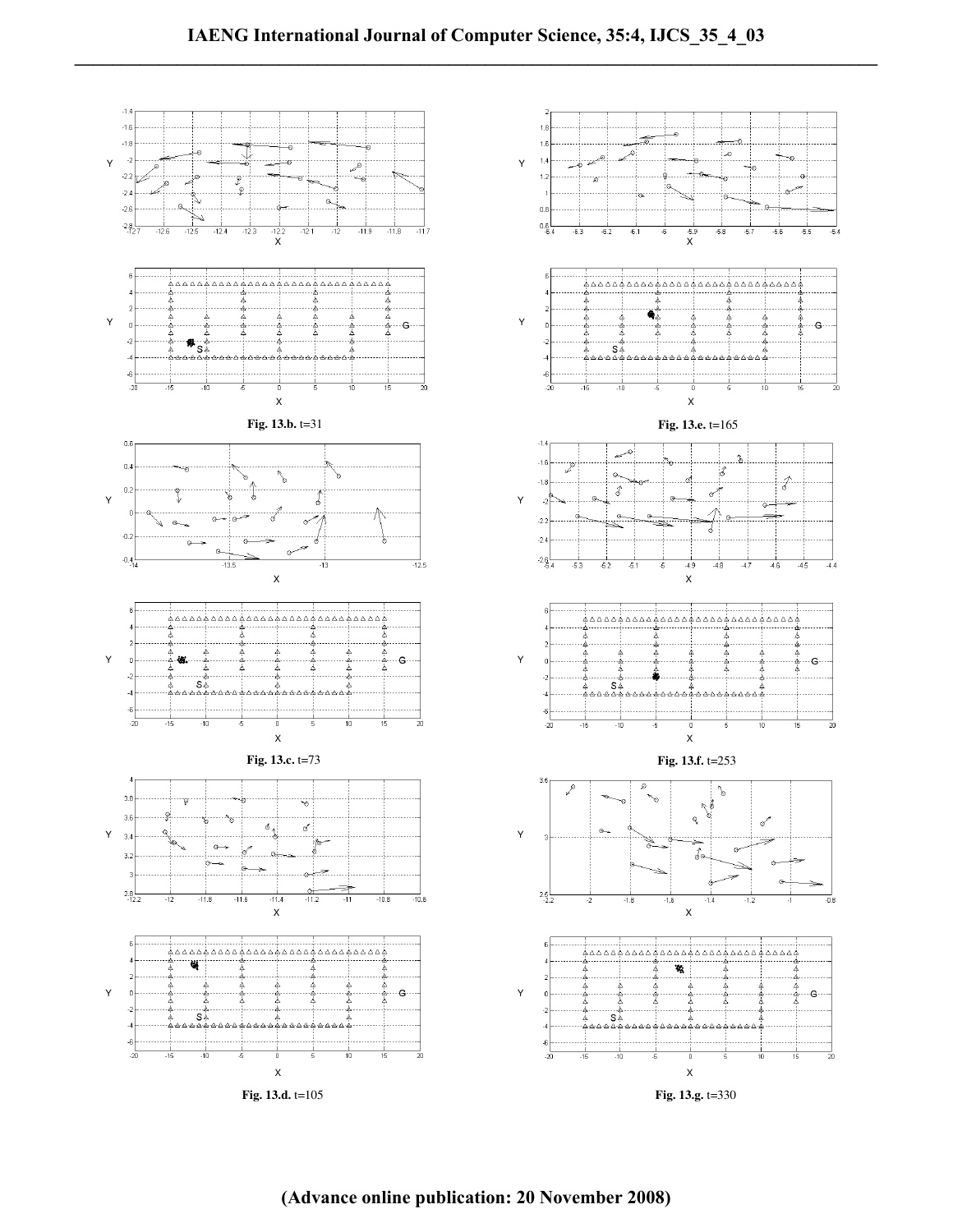

**Fig.13.** A swarm using the internal state model with emergent-like behaviour in Example 2



**Fig. 14.** Path of the swarm in Example 2

The results of Example 1 and Example 2 confirm the higher performance of the emergent-like algorithm through ensuring good departability, which refers to the suitability of the algorithm for all scenarios and the higher efficiency of the algorithm as compared to other wall following techniques.

# VIII. CONCLUSION

 This paper presents a development of our work in overcoming the local minima problem by using the agent's internal states along with the emergent behaviour of the agents. The model uses the swarm center velocity to solve the problem in two ways. The first way links the goal attraction potential strength in the equation of motion to the swarm center velocity in a way that as the swarm center decreases, the goal effect decreases and the local minimum disappears. At the same time when the goal effect decreases, a swarm vortex pattern emerges. This activates the pure rolling motion of the swarm through which the agents near to the wall of obstacles acquire higher dissipation coefficient, consequently having lower velocities than those individuals that are far from the wall. This will enable the swarm of agents to achieve pure rolling motion in which the swarm follows the wall boundaries even in case of indirect contact. The simulation results show that, rather than moving in a static potential field, the agents are able to manipulate the potential according to their estimation of whether they are moving towards the goal or stuck in a local minimum and the method allows a swarm of agents to escape from and to manoeuvre around a local minimum in the potential field to reach a goal. This new methodology successfully solves reactive path planning problem, such as a complex maze with multiple local minima, which cannot be solved using conventional static potential fields.

 The performance of the internal state model with emergent-like behaviour that uses a wall following technique is compared to Bug-based algorithms. Inspite of the fact that the Bug family algorithms are generally more computationally expensive than the internal state model, the performance of the two approaches are compared to show the efficiency of the internal state model along with emergent-like behaviour. The Bug 1 and the Bug 2 algorithms, which are considered the closest to the emergent-like algorithm, are chosen for performance comparison.